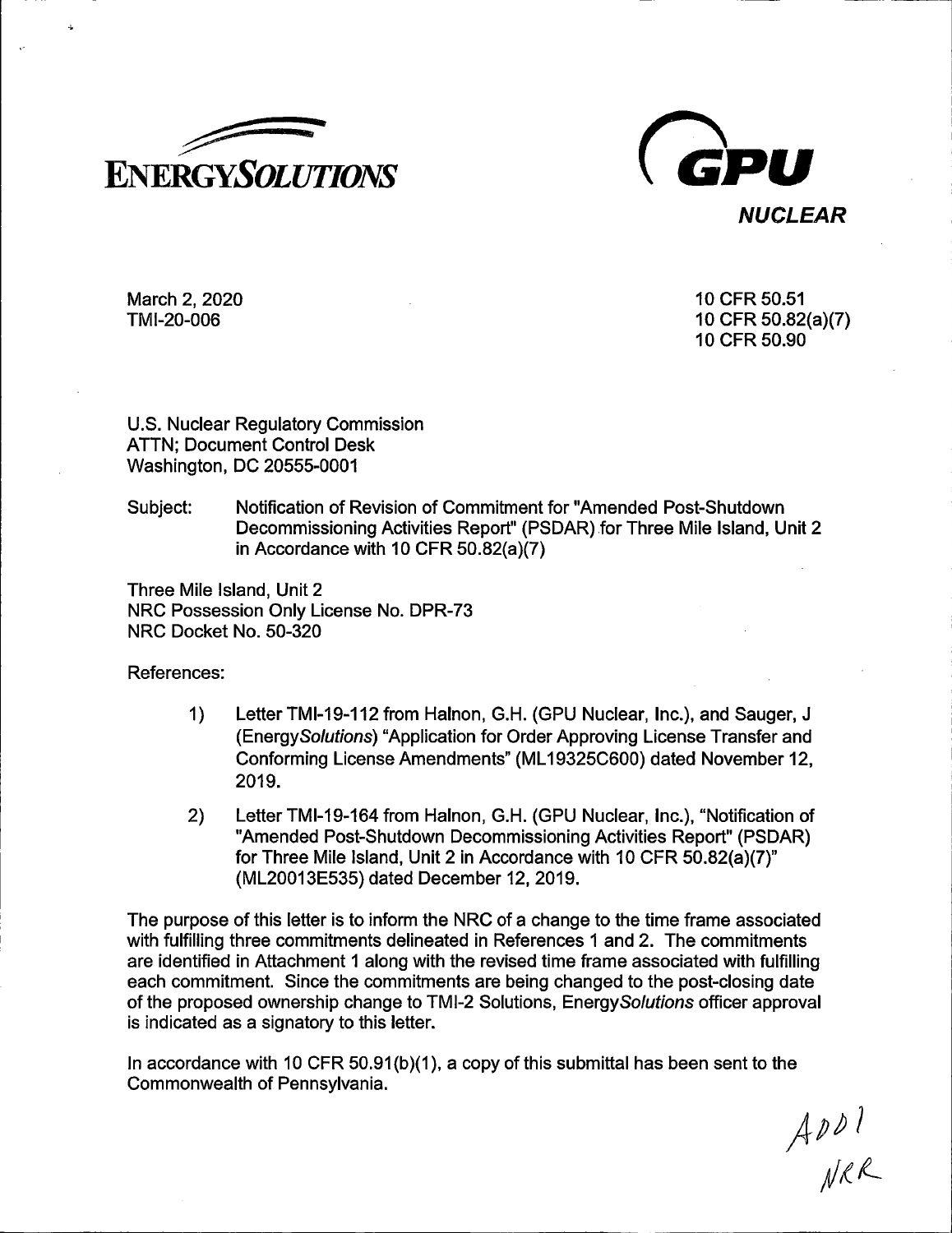This document contains regulatory commitments as noted in Attachment 1. In the event that the NRC has any questions, please contact Greg Halnon, GPU Nuclear, Inc. President and Chief Nuclear Officer, at 330-761-4270.

Sincerely,

 $\mathbf{A}$ 

Gregory H. Halnon President and Chief Nuclear Officer GPU Nuclear, Inc.

Gerard van Noordenne

Gerry van Noordennen Senior Vice President, Regulatory Affairs **Energy Solutions** 

Attachments:

Attachment 1 - Proposed Commitment Changes

cc with Attachment:

NRC Project Manager NRC Region I Administrator NRC Resident Inspector

Director, Bureau of Radiation Protection, Department of Environmental Protection, Commonwealth of Pennsylvania

Chief, Division of Nuclear Safety, Bureau of Radiation Protection, Department of Environmental Protection, Commonwealth of Pennsylvania

Chairman, Board of County Commissioners, Dauphin County

Chairman, Board of Supervisors of Londondeny Township